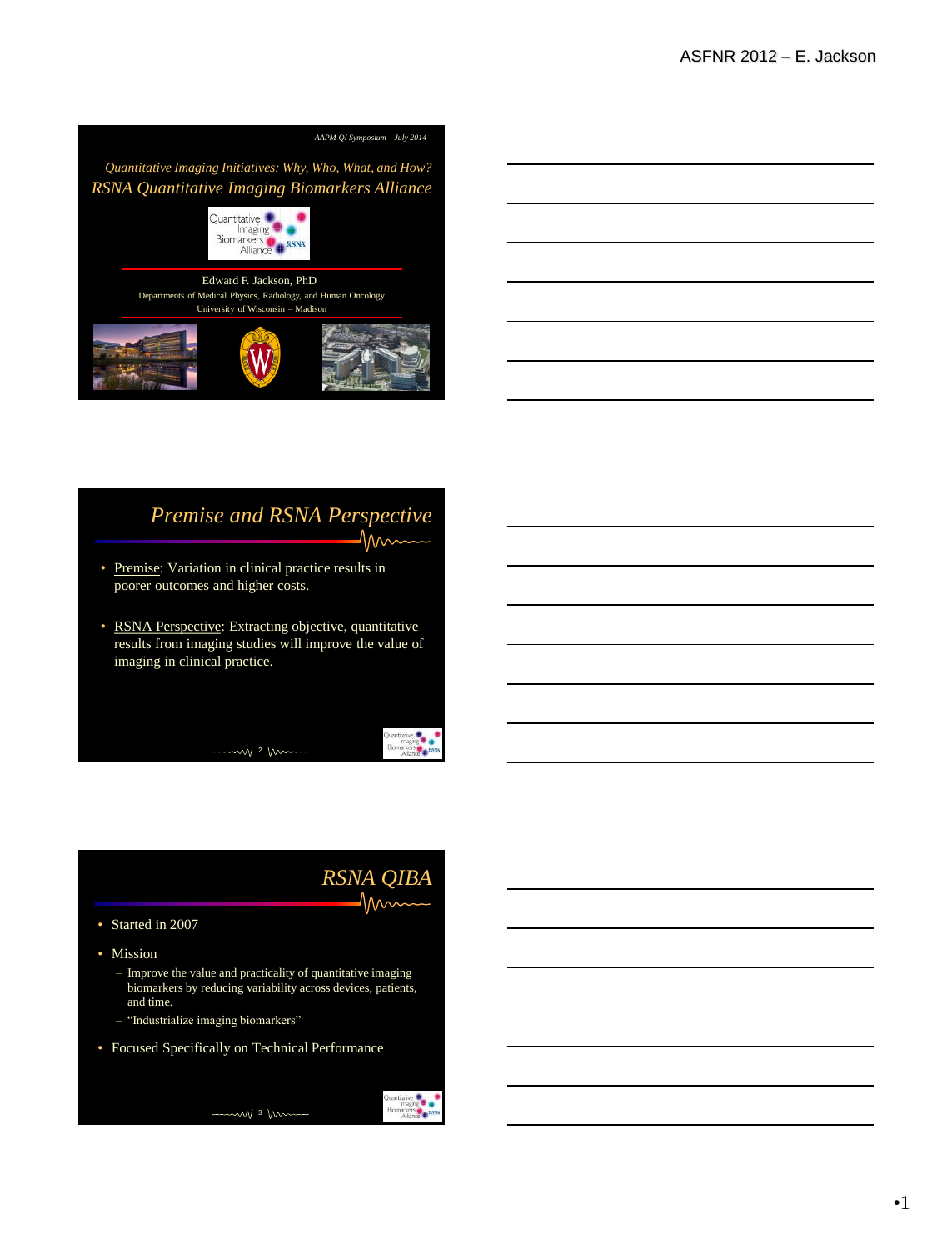#### *RSNA QIBA Approach*  $\Lambda$ ۸л $\sim$

- Four Components to QIBA Approach:
	- Identify sources of bias and variance in quantitative results
	- Develop potential solutions
	- Test solutions
	- Promulgate solutions
- Accomplished by developing "QIBA Profiles" and "QIBA Protocols"

 $\sim$  4 m

### *RSNA QIBA Approach* 1 Nm

#### • Profile

- A document that describes a specific performance claim and how it can be achieved.
- Claims: tell a user what can be accomplished by following the Profile.
- Details: tell a vendor what must be implemented in their product; and tell a user what procedures are necessary.

#### • Protocol

– Describes how clinical trial subjects or patients should be imaged so as to achieve reproducible quantitative endpoints when those tests are performed utilizing systems that meet the specific performance claims stated in the QIBA Profiles.  $-$  5 m Biomarkers  $\overline{\phantom{a}}$ 

### *RSNA Metrology Workgroups*

| <b>Armust Meeting</b>                                                     | Membership                                                                                                                                                                                                                                   | Scores & Education - Journals                                                                                                                                                                                                                                                                                                                                                                                                                                                                                                                                                                                                                                                                                                                                                                                                                                             |  | lebenstics.                       | <b>R&amp;F Foundation</b>    | About RSNA | mASIA. |              |
|---------------------------------------------------------------------------|----------------------------------------------------------------------------------------------------------------------------------------------------------------------------------------------------------------------------------------------|---------------------------------------------------------------------------------------------------------------------------------------------------------------------------------------------------------------------------------------------------------------------------------------------------------------------------------------------------------------------------------------------------------------------------------------------------------------------------------------------------------------------------------------------------------------------------------------------------------------------------------------------------------------------------------------------------------------------------------------------------------------------------------------------------------------------------------------------------------------------------|--|-----------------------------------|------------------------------|------------|--------|--------------|
| Science & Education                                                       |                                                                                                                                                                                                                                              | QIBA Metrology Papers                                                                                                                                                                                                                                                                                                                                                                                                                                                                                                                                                                                                                                                                                                                                                                                                                                                     |  |                                   |                              |            |        |              |
| <b>FREE RSNA</b><br><b>MEMBERSHIP</b><br><b>CO DESENTS</b><br>AND FELLOWS |                                                                                                                                                                                                                                              | Over the past nix years. QBA Technical Committees have encountered frequent ambiguities and differences of opinion<br>regarding the terms and methods used for measuring, describing and comparing the various components of imaging texts.<br>In 2012 the RSNA Department of Research oversaw the formation of three QIBA Metrology Working Groups to discuss<br>terminology for (1) metrolsey concepts. (2) algorithm comparisons, and (3) the technical performance of an inseging assay.<br>The members of these all-otioniner groups enthusiastically worked toward standardization across these concepts.<br>The QBA Metrology Working Groups seek to establish standard terminology for research use and clinical practice in efforts<br>to achieve the overall goal of QEA. 'to improve the value and practicality of quantitative imaging biomarkers by reducing |  |                                   |                              |            |        |              |
| Online Library »<br>$+$ 0818                                              |                                                                                                                                                                                                                                              | variability across devices, patients and time."<br>Each Working Group developed quidelines and consensus defeitions to help standardize imaging worldlow and improve<br>communication between QISA Committees and the greater imaging community. As a result, 5 manuscripts were recently<br>published in Statistical Melbody in Medical Research. Please find the links below.<br>Kenzier, LG, et. al., The emerging science of quantitative imaging biomarkers terminology and definitions for<br>scientific studies and regulatory submissions Stat Methods Med Res 0002202214537223. first published on June 11.                                                                                                                                                                                                                                                      |  |                                   |                              |            |        |              |
| ORL Newsletter<br><b>QBA Metrology Papers</b>                             |                                                                                                                                                                                                                                              | 2014 as do 10 1177/09/2202214537333<br>Ramiz DL et al. Quantitative imaging biomarkers: A review of statistical methods for technical performance<br>assessment Stat Methods Med Rea 0962293214537344, first published on June 11, 2014 as<br>du: 10.1177/0982280214537344                                                                                                                                                                                                                                                                                                                                                                                                                                                                                                                                                                                                |  |                                   | Informs claim<br>development |            |        |              |
| · Molecular Insackho                                                      |                                                                                                                                                                                                                                              | Cluchnesli: NA, et. al., Quantitative imaging biomarkers: A review of statistical methods for computer algorithm<br>comparisons Stat Methods Med Res 0962280214537390, first published on June 11, 2014 as<br>dy 10 1177/09/200014537393                                                                                                                                                                                                                                                                                                                                                                                                                                                                                                                                                                                                                                  |  |                                   |                              |            |        |              |
| * Quality<br>* International Programs                                     |                                                                                                                                                                                                                                              | Chuchowshi, 103, et. al., Statistical issues in the comparison of quantitative imaging biomarker algorithms using<br>pulmonary nodule volume as an example Stat Methods Med Rea 0902200214537392. Inst published on June 11, 2014<br>as div 10 1177/00622982214537282                                                                                                                                                                                                                                                                                                                                                                                                                                                                                                                                                                                                     |  |                                   |                              |            |        | Ouantitative |
| A Crant Writing and Research<br>Development Programs                      | Huaro, EP. et. al., Meta-analysis of the technical performance of an imaging procedure: Guidelines and statistical<br>methodology Stat Methods Med Rue 0082202214537394, first published on May 28, 2014 as<br>doi:10.11777/0982280214537394 |                                                                                                                                                                                                                                                                                                                                                                                                                                                                                                                                                                                                                                                                                                                                                                                                                                                                           |  | Imaging<br>Biomarkers<br>Alliance |                              |            |        |              |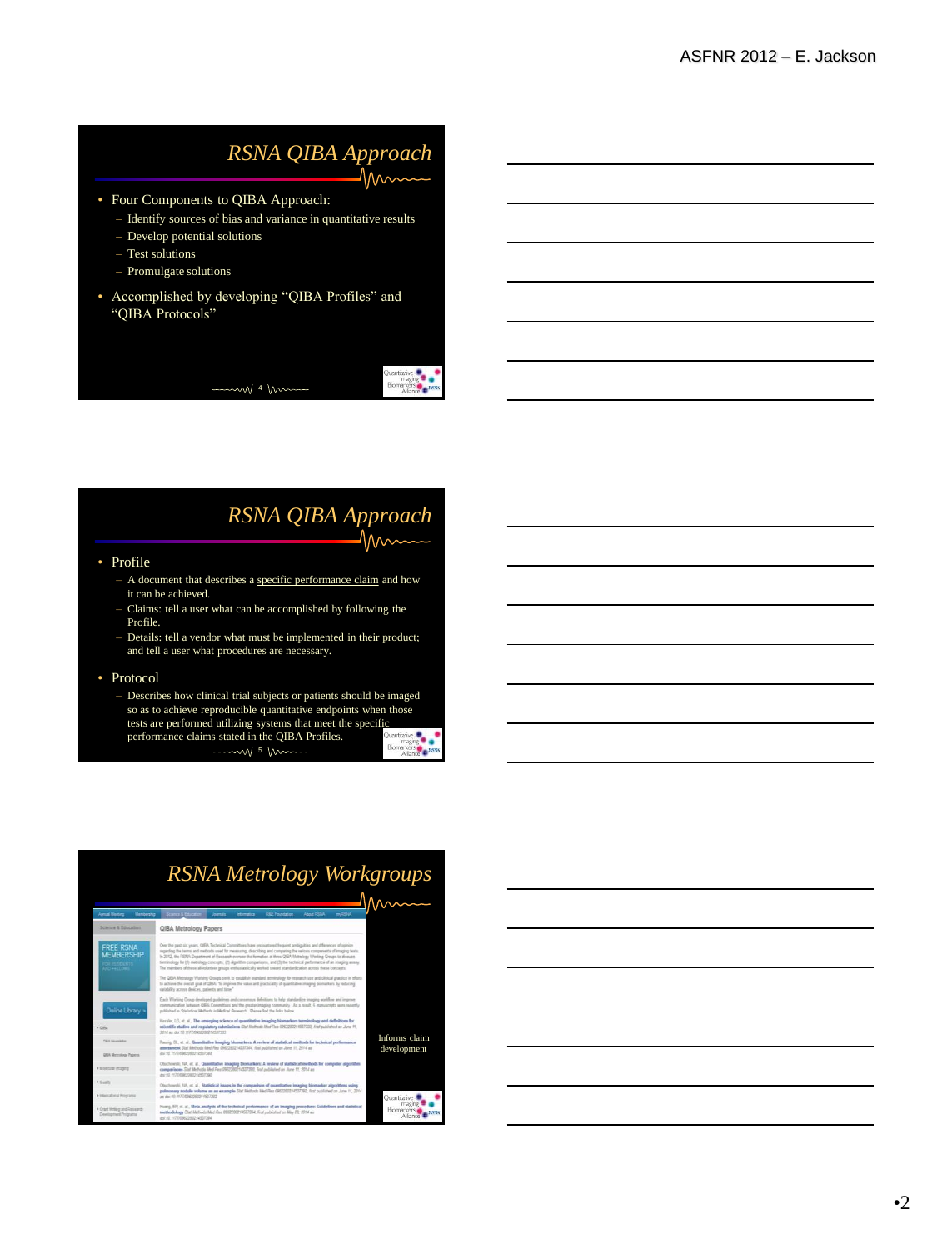### *QIBA Claim Template*  $\mathcal{M}_{\mathcal{M}}$

- List Biomarker Measurand(s)
- Specify: Cross-sectional *vs*. Longitudinal measurement
- List Indices:
	- Bias
	- Precision
		-
		- Test-retest Repeatability (Repeatability coefficient [RC]) Reproducibility (Reproducibility coefficient [RDC]; Intraclass Correlation Coefficient [ICC]; Concordant Correlation Coefficient [CCC])
			-
			- Specify conditions, *e.g*., Measuring system variability (hardware & software)
				- Site variability

 $\overline{\phantom{0}}$ 

- Operator variability (intra- or inter-reader)
- Clinical Context

 $m$  $\sqrt{7}$  mm

### *QIBA Claim Example (DW-MRI)*

1nm Biomarker measurand: *in vivo* tissue water mobility, commonly referred to as the apparent diffusion coefficient (ADC)

- Cross-sectional measurement: Disease state determination via absolute ADC value (thresholds)
	- Bias: When measuring an ice-water phantom at isocenter, the ADC measurement will exhibit no more than a 5% bias from the reference value of  $1.1 \times 10^{-9}$  m<sup>2</sup>/s
	- Precision:
		- Repeatability: When acquiring ADC values in solid tumors

m/ 8 km

. .

- greater than 1 cm in diameter, or twice the slice thickness (whichever is greater), one can characterize *in vivo* diffusion with at least a 15% test/retest coefficient of variation (intra-scanner and
- intra-reader) Longitudinal measurement: measurement of ADC as an indicator of treatment response  $\frac{Q_{\text{analytic}}}{\text{image}}$ treatment response …

DRAFT claim statement

## *Profile Template* **Table of Content**

Biomarkers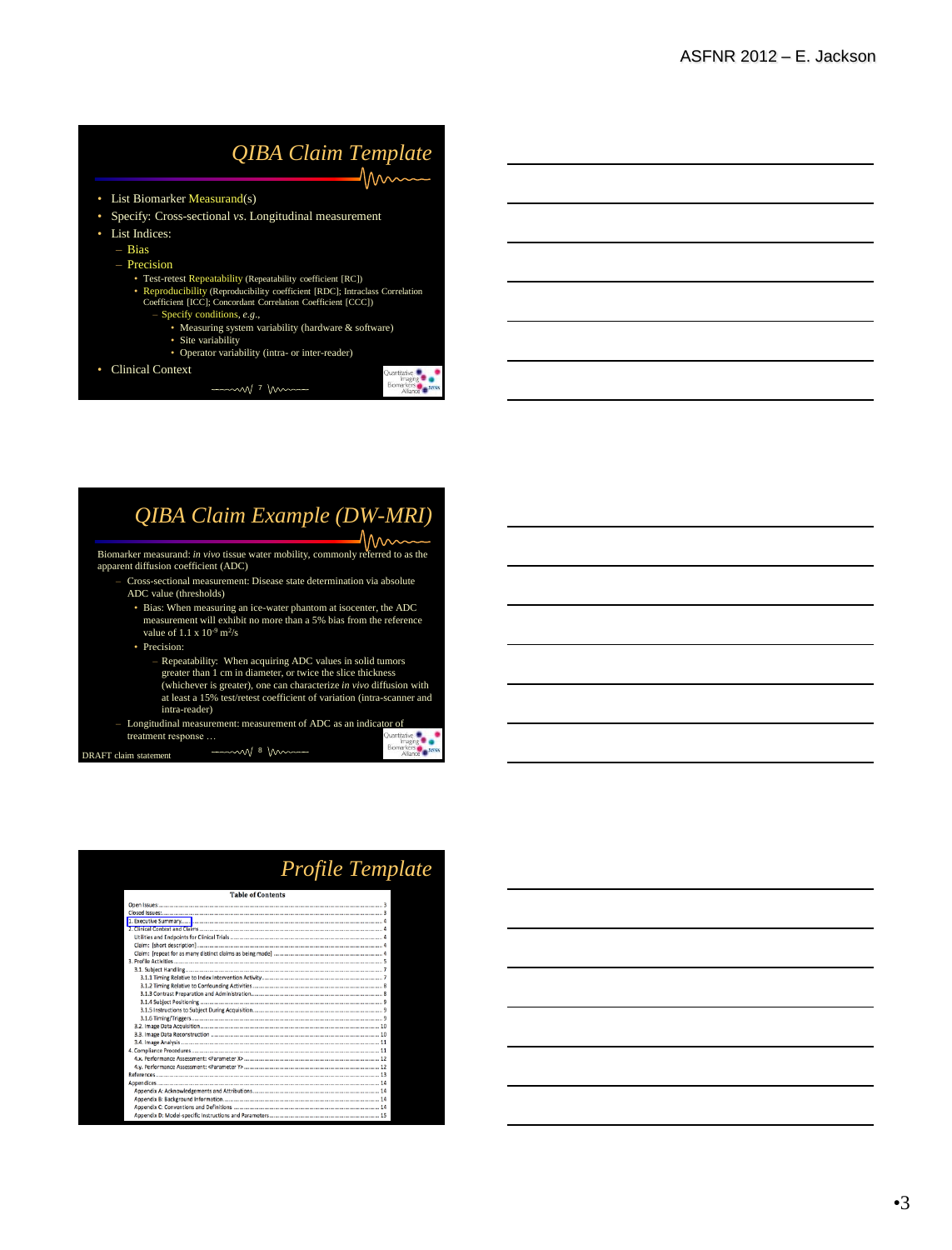| <i>Profile Template</i>  |  |
|--------------------------|--|
| <b>Table of Contents</b> |  |
|                          |  |
|                          |  |
|                          |  |
|                          |  |
|                          |  |
|                          |  |
|                          |  |
|                          |  |
|                          |  |
|                          |  |
|                          |  |
|                          |  |
|                          |  |
|                          |  |
|                          |  |
|                          |  |
|                          |  |
|                          |  |
|                          |  |
|                          |  |
|                          |  |
|                          |  |
|                          |  |
|                          |  |
|                          |  |
|                          |  |
|                          |  |

| $\frac{1}{2} \left( \frac{1}{2} \right) \left( \frac{1}{2} \right) \left( \frac{1}{2} \right) \left( \frac{1}{2} \right) \left( \frac{1}{2} \right) \left( \frac{1}{2} \right) \left( \frac{1}{2} \right) \left( \frac{1}{2} \right) \left( \frac{1}{2} \right) \left( \frac{1}{2} \right) \left( \frac{1}{2} \right) \left( \frac{1}{2} \right) \left( \frac{1}{2} \right) \left( \frac{1}{2} \right) \left( \frac{1}{2} \right) \left( \frac{1}{2} \right) \left( \frac$ |       |
|----------------------------------------------------------------------------------------------------------------------------------------------------------------------------------------------------------------------------------------------------------------------------------------------------------------------------------------------------------------------------------------------------------------------------------------------------------------------------|-------|
|                                                                                                                                                                                                                                                                                                                                                                                                                                                                            |       |
|                                                                                                                                                                                                                                                                                                                                                                                                                                                                            |       |
| and the state of the state of the<br>,我们也不会有什么。""我们的人,我们也不会有什么?""我们的人,我们也不会有什么?""我们的人,我们也不会有什么?""我们的人,我们也不会有什么?""我们的人                                                                                                                                                                                                                                                                                                                                                      | _____ |
|                                                                                                                                                                                                                                                                                                                                                                                                                                                                            |       |
|                                                                                                                                                                                                                                                                                                                                                                                                                                                                            |       |

| <i>Profile Template</i>  |
|--------------------------|
| <b>Table of Contents</b> |
|                          |
|                          |
|                          |
|                          |
|                          |
|                          |
|                          |
|                          |
|                          |
|                          |
|                          |
|                          |
|                          |
|                          |
|                          |
|                          |
|                          |
|                          |
|                          |
|                          |
|                          |
|                          |
|                          |
|                          |
|                          |
|                          |
|                          |

| <u> 1989 - Andrea Station Barbara, actor a component de la componentación de la componentación de la componentaci</u> |  |  |  |
|-----------------------------------------------------------------------------------------------------------------------|--|--|--|
|                                                                                                                       |  |  |  |
| <u> 1989 - Andrea Stadt Britain, amerikansk politik (d. 1989)</u>                                                     |  |  |  |
| <u> 1989 - Andrea State Barbara, amerikan personal di sebagai personal di sebagai personal di sebagai personal di</u> |  |  |  |
| <u> 1989 - Johann Stoff, amerikansk politiker (d. 1989)</u>                                                           |  |  |  |
|                                                                                                                       |  |  |  |
|                                                                                                                       |  |  |  |

| <b>Table of Contents</b> |
|--------------------------|
|                          |
|                          |
|                          |
|                          |
|                          |
|                          |
|                          |
|                          |
|                          |
|                          |
|                          |
|                          |
|                          |
|                          |
|                          |
|                          |
|                          |
|                          |
|                          |
|                          |
|                          |
|                          |
|                          |
|                          |
|                          |
|                          |
|                          |

### *Profile Template*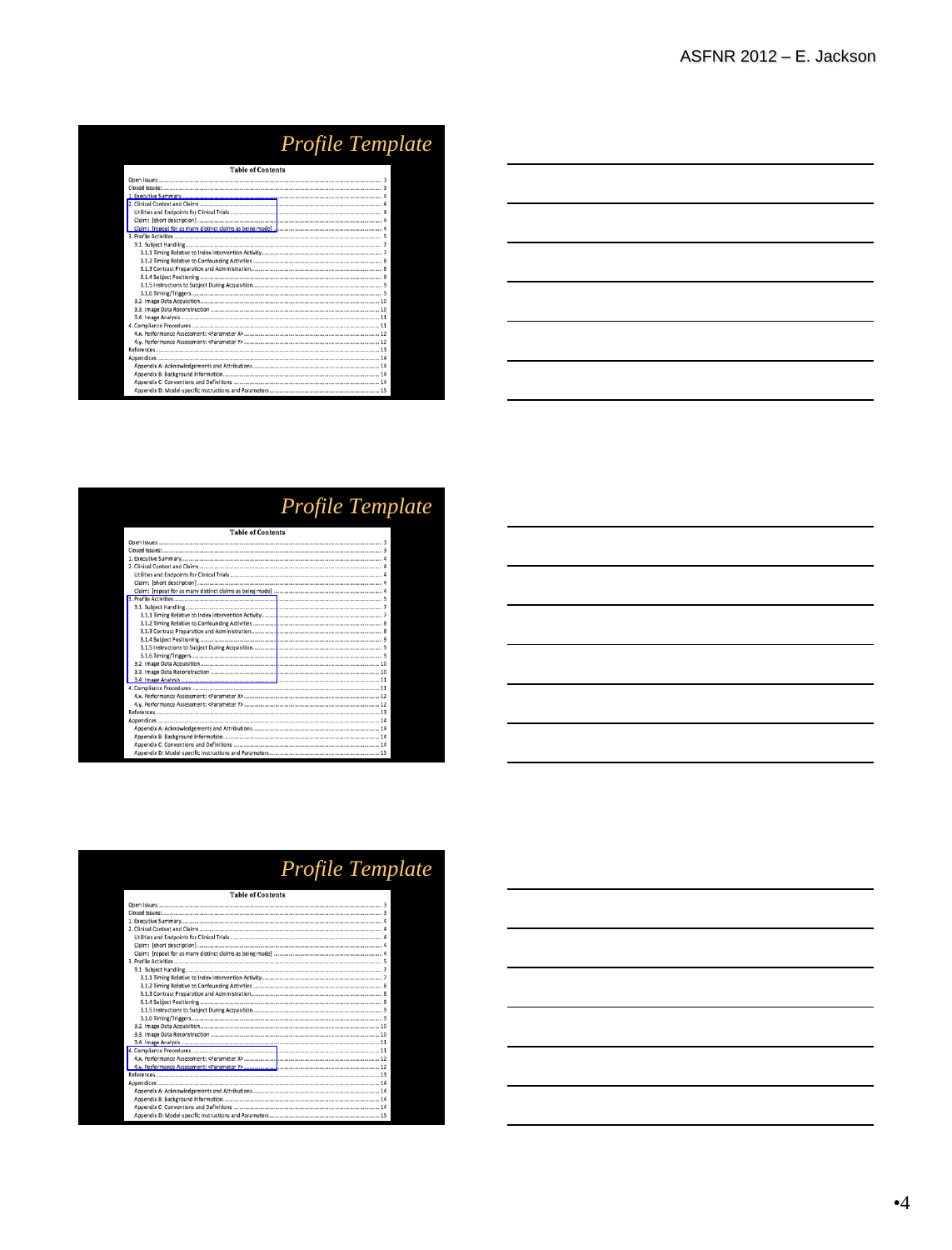| Profile Template         |  |
|--------------------------|--|
| <b>Table of Contents</b> |  |
|                          |  |
|                          |  |
|                          |  |
|                          |  |
|                          |  |
|                          |  |
|                          |  |
|                          |  |
|                          |  |
|                          |  |
|                          |  |
|                          |  |
|                          |  |
|                          |  |
|                          |  |
|                          |  |
|                          |  |
|                          |  |
|                          |  |
|                          |  |
|                          |  |
|                          |  |
|                          |  |
|                          |  |
|                          |  |
|                          |  |
|                          |  |

### *Profile Review and Dissemination* nnn

#### Profile stages:

- Development Phase
	- Writing Group formation, literature review, groundwork projects (if needed)
- Version for Public Comment
	- In the Writing Group's opinion, the Profile describes the key factors that affect the claim and proposes recommended procedures that address the factors.
- Publicly Reviewed Version
- Writing Group has formally addressed each issue raised during the public comment. All changes are documented. – Technically Confirmed Version
- 
- Profile details have been implemented in a test setting and each participating system and person successfully met the performance specifications. arkers

 $-$  14 m

### *Who Does All The Work?*

 $M_{\rm w}$ 

- Profiles and Protocols are developed within six Technical Committees, organized by modality (CT, NM/PET, MR, US).
- Administrative Support: RSNA HQ staff
- Everything else: Primarily volunteer efforts. Anyone who is interested is welcome (and encouraged) to join!

 $\sim$  15 Mm

• http://www.rsna.org/qiba

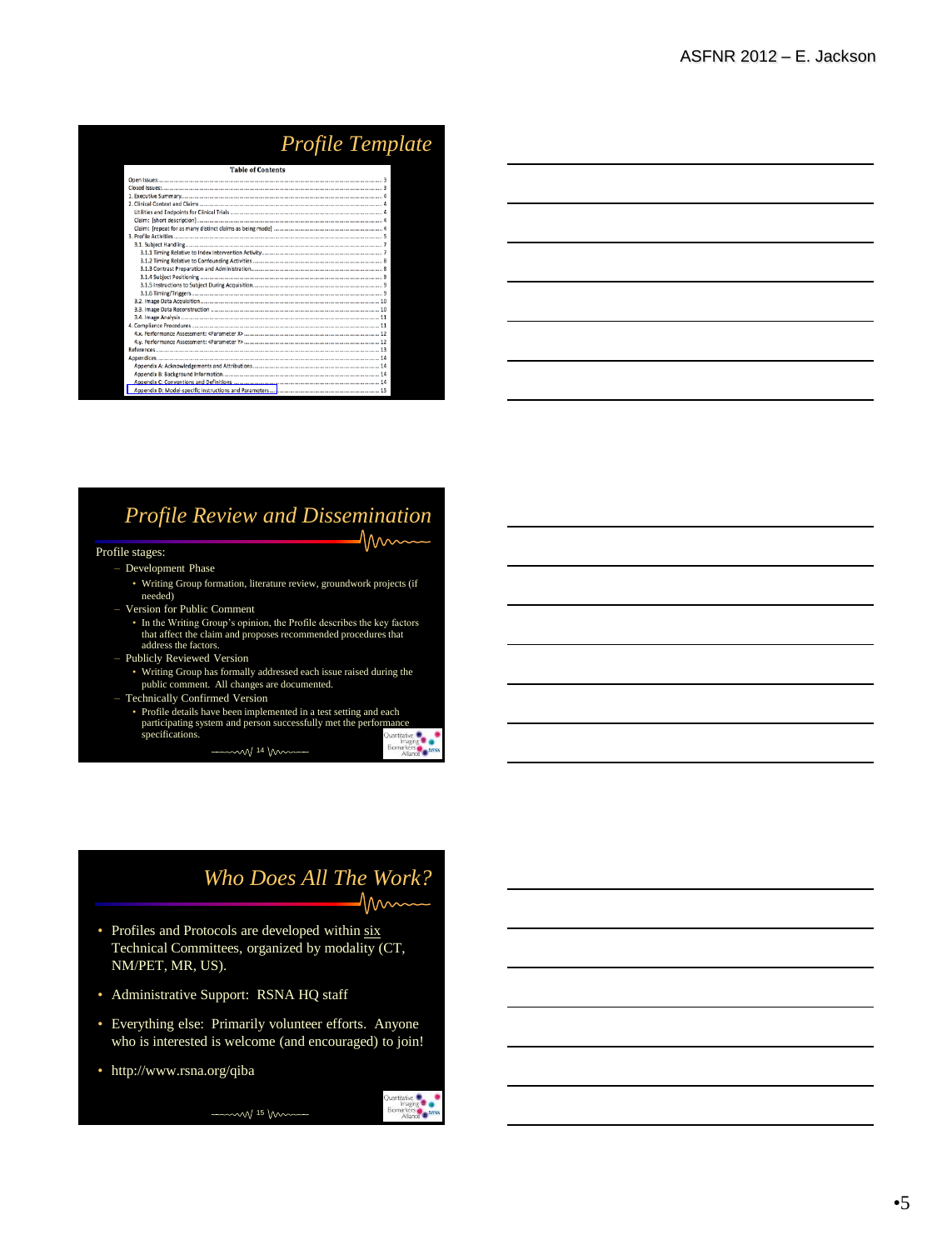

| <u> 1989 - Andrea Andrew Maria (h. 1989).</u> |                                   |
|-----------------------------------------------|-----------------------------------|
|                                               |                                   |
|                                               | _____                             |
|                                               |                                   |
|                                               | the control of the control of the |
| and the state of the state of the             |                                   |

### *Groundwork Projects*  $\Lambda$

**Cuantitative #**<br>
Imaging **#**<br>
Biomarkers<br>
Aliance **#** 

- Funding for groundwork projects required for Profile development has been provided by two consecutive 2 year contracts from NIBIB to RSNA.
- Three rounds of groundwork project awards have been provided thus far, with a 4<sup>th</sup> round to start in September 2014.

m/ 17 m



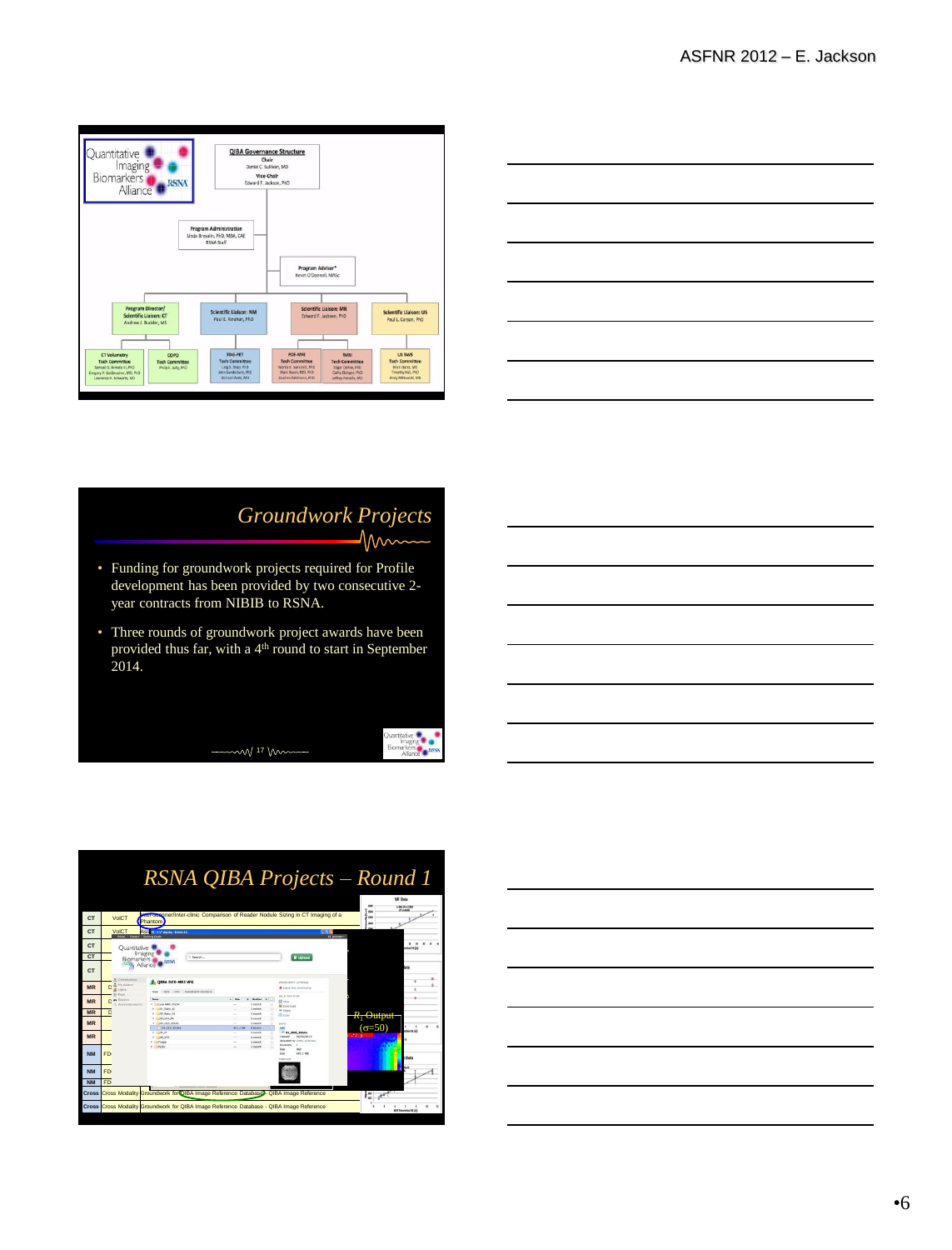# *RSNA QIBA Projects – Round 2*

|           |              | Extension of Assessing Mea                                   | Ouantitative                                                                                  |
|-----------|--------------|--------------------------------------------------------------|-----------------------------------------------------------------------------------------------|
| <b>CT</b> | <b>VolCT</b> | Data Sets: Variability Under                                 | Imaging<br>Biomarkers                                                                         |
| <b>CT</b> | <b>VolCT</b> | Extension of Assessing Mea                                   | <b>RADIOLOGY</b>                                                                              |
|           |              | Data Sets: Variability Under<br>Comparative Study of Algorit | AMERICAN COLLEGE OF RADIOLOGY IMAGING NETWORK<br>and OUANTITATIVE IMAGING BIOMARKERS ALLIANCE |
| <b>CT</b> | <b>VolCT</b> | Lesions: Assessing the Effec                                 |                                                                                               |
|           |              | Variability                                                  | <b>ACRIN 6701</b>                                                                             |
| <b>CT</b> | COPD         | <b>Impact of Dose Saving Proto</b>                           | Repeatability Assessment of Ouantitative DCE-MRI and DWI:                                     |
|           |              | Asthma                                                       | A Multicenter Study of Functional Imaging Standardization in the Prostate                     |
| <b>MR</b> | DCE-MRI      | <b>Cirest-Retest Evaluation of Repe</b>                      |                                                                                               |
|           |              | Validation of Breath Hold Tas                                |                                                                                               |
| <b>MR</b> | <b>fMRI</b>  | Responsiveness and Calibra                                   |                                                                                               |
|           |              | Reproducibility                                              | Primary goals and objectives – in vivo test/retest protocol                                   |
| <b>NM</b> |              | FDG-PET/CT Personnel Support for FDG-                        |                                                                                               |
|           |              |                                                              | $-1$ ) Determine the test-retest performance, as assessed by the                              |
| <b>NM</b> | FDG-PET/CT   | Evaluation of the Variability i                              | coefficient of variation, of the median pixel values of KTrans                                |
|           |              | <b>Treatment Response Across</b>                             | and IAUGC <sub>br</sub> , using the whole prostate as the target "tumor                       |
| <b>NM</b> |              | <b>FDG-PET/CT PERCIST Validation</b>                         |                                                                                               |
|           |              |                                                              |                                                                                               |
| <b>NM</b> |              | FDG-PET/CT Evaluation of FDG-PET SUV                         |                                                                                               |
|           |              |                                                              |                                                                                               |

| <b>CT</b> | <b>VolCT</b>   | Extension of Assessing Mea<br>Data Sets: Variability Under                     | Ouantitative<br>Imagine<br>Biomarkers                                                                                                         |  |
|-----------|----------------|--------------------------------------------------------------------------------|-----------------------------------------------------------------------------------------------------------------------------------------------|--|
| <b>CT</b> | <b>VolCT</b>   | <b>Extension of Assessing Mea</b><br>Data Sets: Variability Under              | RADIOLOGY<br>AMERICAN COLLEGE OF RADIOLOGY IMAGING NETWORK                                                                                    |  |
| <b>CT</b> | <b>VolCT</b>   | Comparative Study of Algorit<br>Lesions: Assessing the Effec<br>Variability    | and OUANTITATIVE IMAGING BIOMARKERS ALLIANCE<br><b>ACRIN 6701</b>                                                                             |  |
| <b>CT</b> | COPD           | Impact of Dose Saving Proto<br>Asthma                                          | <b>Repeatability Assessment of Quantitative DCE-MRI and DWI:</b><br>A Multicenter Study of Functional Imaging Standardization in the Prostate |  |
| <b>MR</b> | <b>DCE-MRI</b> | <b>Cirest-Retest Evaluation of Repe</b>                                        |                                                                                                                                               |  |
| <b>MR</b> | <b>fMRI</b>    | Validation of Breath Hold Tas<br>Responsiveness and Calibra<br>Reproducibility |                                                                                                                                               |  |
| <b>NM</b> |                | FDG-PET/CT Personnel Support for FDG-                                          | Primary goals and objectives - in vivo test/retest protocol<br>1) Determine the test-retest performance, as assessed by the                   |  |
|           |                | Foo pryor Evaluation of the Variability                                        | coefficient of variation, of the median pixel values of K <sup>trans</sup>                                                                    |  |

## *RSNA QIBA Projects – Round 3*

| CT.       | <b>VoICT</b>   | Second 3A Statistical and Image Processing Analysis                                                                                                                | Andrew Buckler, MS<br><b>Buckler Biomedical</b><br>Sciences LLC   |
|-----------|----------------|--------------------------------------------------------------------------------------------------------------------------------------------------------------------|-------------------------------------------------------------------|
| CT.       | <b>VolCT</b>   | Phantoms for CT Volumetry of Hepatic and Nodal Metastasis                                                                                                          | Binsheng Zhao, DSc<br>Columbia                                    |
| <b>MR</b> | <b>PDF-MRI</b> | <b>IDW-MRI ADC Phantom</b>                                                                                                                                         | Michael Boss, PhD<br><b>Boulder/NIST</b>                          |
| <b>MR</b> | PDF-MRI        | Software Development for Analysis of QIBA DW-MRI Phantom Data                                                                                                      | Thomas Chenevert, PhD<br>University of Michigan                   |
| <b>MR</b> | PDF-MRI        | Development of a Tool to Evaluate Software Using Artificial DCE-MRI Data and<br>Statistical Analysis                                                               | Hendrik Laue, PhD<br>Fraunhofer MEVIS.<br>Germany                 |
| <b>MR</b> | PDF-MR         | DCE-MRI Phantom Study to Evaluate the Impact of Parallel Imaging and B1<br>Inhomogeneities at Different MR Field Strengths of 1.0T, 1.5T, and 3.0T                 | Thorsten Persigehl, MD<br>University Hospital<br>Cologne, Germany |
| <b>MR</b> | fMR1           | <b>IMRI Digital Reference Objects for Profile Development and Verification</b>                                                                                     | Edgar DeYoe, PhD<br>Medical College of<br>Wisconsin               |
| <b>NM</b> |                | <b>FDG-PET/CT FDG-PET/CT Profile Field Test</b>                                                                                                                    | Timothy Turkington, PhD<br>Duke University                        |
| <b>NM</b> |                | FDG-PET/CT FDG-PET/CT Digital Reference Object (DRO) Extension                                                                                                     | Paul Kinahan, PhD<br>University of Washington                     |
| <b>US</b> | <b>US-SWS</b>  | Numerical Simulation of Shear Wave Speed Measurements in the Liver                                                                                                 | Mark Palmeri, MD, PhD<br>Duke University                          |
| <b>US</b> | <b>US-SWS</b>  | A Pilot Study of the Effect of Steatosis and Inflammation on Shear Wave Speed for<br>the Estimation of Liver Fibrosis Stage in Patients with Diffuse Liver Disease | Anthony Samir, MD, MPH<br>Massachusetts General<br>Hospital       |
| Cross     | Cross          | Design and Statistical Analysis of Studies of Compliancy with QIBA Claims                                                                                          | Nancy Obuchowski, PhD<br>Cleveland Clinic<br>Foundation           |

| <u> 1989 - Andrea Stadt Britain, amerikansk politiker (d. 1989)</u>                                                   |  | the control of the control of the |
|-----------------------------------------------------------------------------------------------------------------------|--|-----------------------------------|
|                                                                                                                       |  |                                   |
| <u> 1989 - Andrea Santa Andrea Andrea Andrea Andrea Andrea Andrea Andrea Andrea Andrea Andrea Andrea Andrea Andr</u>  |  |                                   |
| <u> 1989 - Johann Harry Harry Harry Harry Harry Harry Harry Harry Harry Harry Harry Harry Harry Harry Harry Harry</u> |  |                                   |
|                                                                                                                       |  |                                   |
| ,我们也不会有什么?""我们的人,我们也不会有什么?""我们的人,我们也不会有什么?""我们的人,我们也不会有什么?""我们的人,我们也不会有什么?""我们的人                                      |  |                                   |